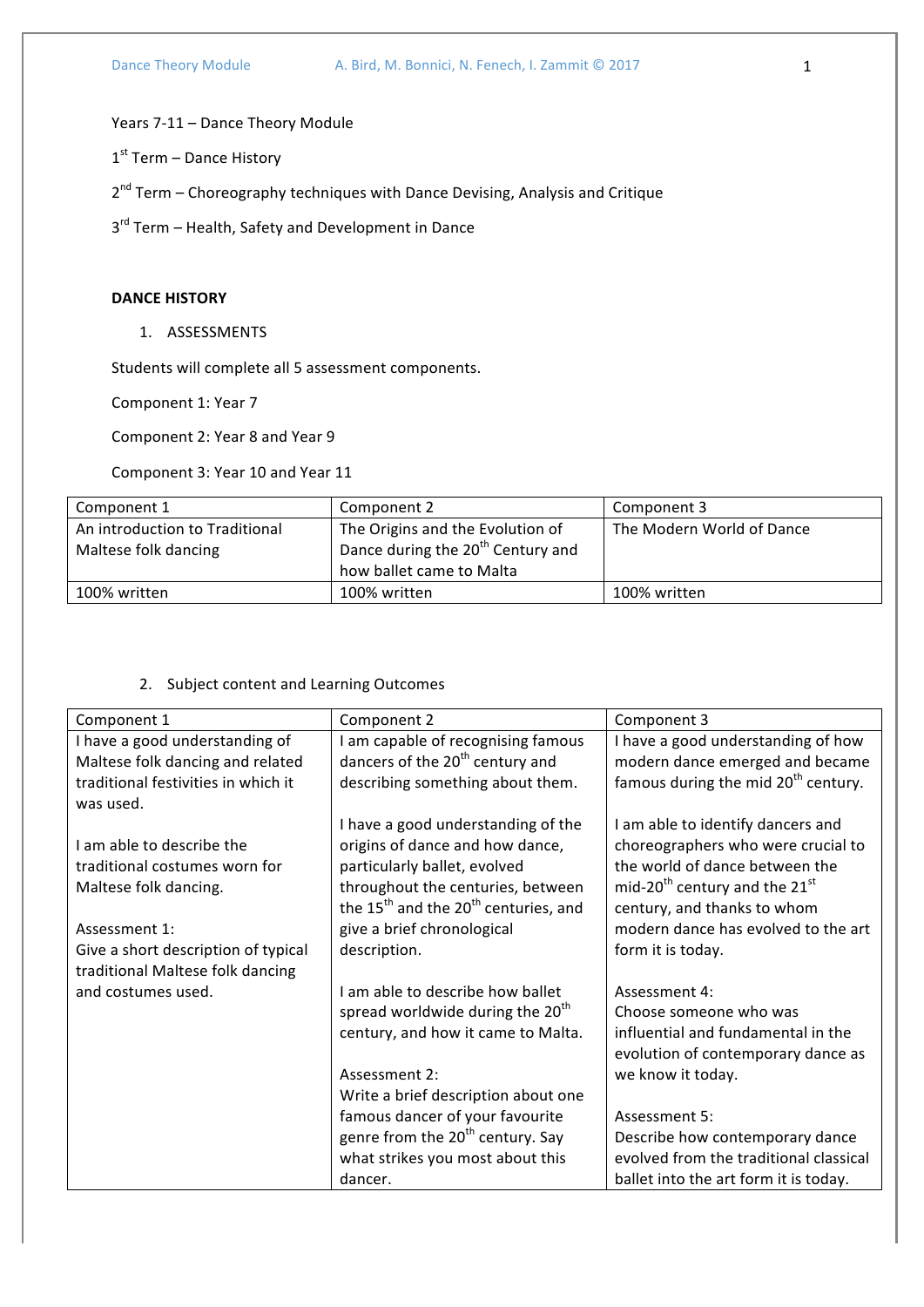| Assessment 3:                         |
|---------------------------------------|
| Describe how dancers who became       |
| famous with Diaghilev's Ballet        |
| Russes have helped to spread the art  |
| of ballet across the globe, including |
| our island.                           |

#### **CHOREOGRAPHY TECHNIQUES WITH DANCE DEVISIING, ANALYSIS AND CRITIQUE**

1. ASSESSMENTS

Students will complete all 3 assessment components.

Component 1: Year 7

Component 2: Year 8

Component 3: Year 9

Component 4: Year 10

Component 5: Year 11

| Component 1             | Component 2            | Component 3                  |
|-------------------------|------------------------|------------------------------|
| Devising Choreography 1 | Imitative Choreography | Devising Choreography 2/     |
|                         |                        | Collaborative Choreography 1 |
|                         |                        | (music)                      |

| Component 4                               | Component 5                    |
|-------------------------------------------|--------------------------------|
| Collaborative Choreography 2 (technology) | <b>Rhythmical Choreography</b> |

# 2. Subject content and Learning Outcomes

| Component 1                      | Component 2                                            | Component 3                                              |
|----------------------------------|--------------------------------------------------------|----------------------------------------------------------|
| Physical skills and attributes:  | Physical skills and attributes:                        | Physical skills and attributes:                          |
| I am able to use my body as      | am able to imitate to create                           | I am able to devise                                      |
| interpretative measure           | choreography - using gestures<br>and movements through | choreography using any<br>concept, theme, or story line, |
| I am able to use my body in a    | analysing dance                                        | while collaborating with a live                          |
| way to spell out letters, and do |                                                        | musician                                                 |
| specific movement                |                                                        |                                                          |
| Assessment:                      | Assessment:                                            | Assessment:                                              |
| Create a solo signature          | Create a duo choreography                              | <b>Collaboration with Music</b>                          |
| choreography using the whole     | with a partner, based on                               | Students - Create a solo                                 |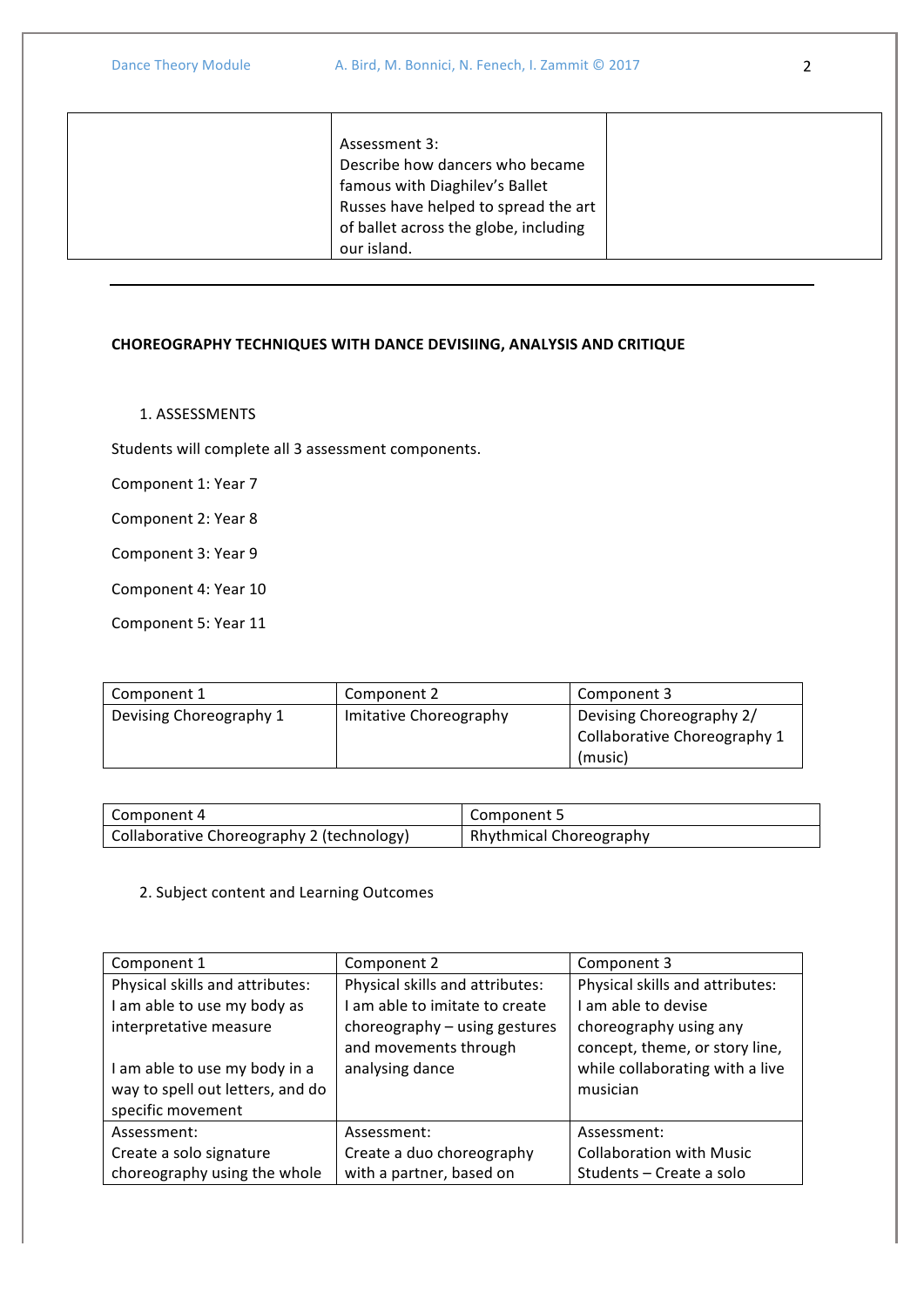| body or various body parts to<br>spell out the letters of your | imitative choreography           | choreography collaborating<br>with a music student using live |
|----------------------------------------------------------------|----------------------------------|---------------------------------------------------------------|
| name.                                                          |                                  | music.                                                        |
| Assessment:                                                    | Assessment:                      | Assessment:                                                   |
| I can identify the style of a                                  | I can investigate an abstract    | I can watch a section of a                                    |
| given dance company and                                        | ballet describe the motifs used  | Merce Cunningham piece and                                    |
| describe different                                             | to create choreography           | analyse the structure and style                               |
| choreographies from said                                       |                                  | of the piece.                                                 |
| company.                                                       |                                  |                                                               |
| Assessment:                                                    | Assessment:                      | Assessment:                                                   |
| I can identify the style, genre                                | I can choose an abstract piece   | I can watch a dance piece or                                  |
| and most prominent works                                       | and describe it focusing on the  | section thereof and analyse                                   |
| produced by given                                              | elements of the dance, space,    | the integration among the                                     |
| choreographers.                                                | time, energy, flow, setting, and | elements and identify                                         |
|                                                                | music.                           | subjectively whether this is                                  |
|                                                                |                                  | successful or not.                                            |

| Component 4                                       | Component 5                                      |
|---------------------------------------------------|--------------------------------------------------|
| Physical skills and attributes:                   | Physical skills and attributes:                  |
| I am able to collaborate with other practitioners | I am able to create rhythm through               |
| to create new dances                              | choreography using my body, be it with my body   |
|                                                   | or by using actual materials                     |
| Assessment:                                       | Assessment:                                      |
| Create a dance for camera, in collaboration with  | Create a group choreography that also includes   |
| the media students. A piece of work must be       | man-made rhythm                                  |
| produced, be it a dance film, a series of         |                                                  |
| photographs or any other way of creating dance    |                                                  |
| for technology                                    |                                                  |
| Assessment:                                       | Assessment:                                      |
| I can interpret a given balletic work or          | I can critically watch a given balletic work or  |
| choreography and list the derived meaning,        | piece including description, analysis,           |
| ideas, emotions, and associations. I can describe | interpretation and evaluation.                   |
| my own interpretation and defend this with        |                                                  |
| evidence.                                         |                                                  |
| Assessment:                                       | . Assessment:                                    |
| I can interpret a given contemporary work or      | I can critically watch a given contemporary work |
| choreography and list the derived meaning,        | or piece including description, analysis,        |
| ideas, emotions, and associations. I can describe | interpretation and evaluation.                   |
| my own interpretation and defend this with        |                                                  |
| evidence.                                         |                                                  |
|                                                   |                                                  |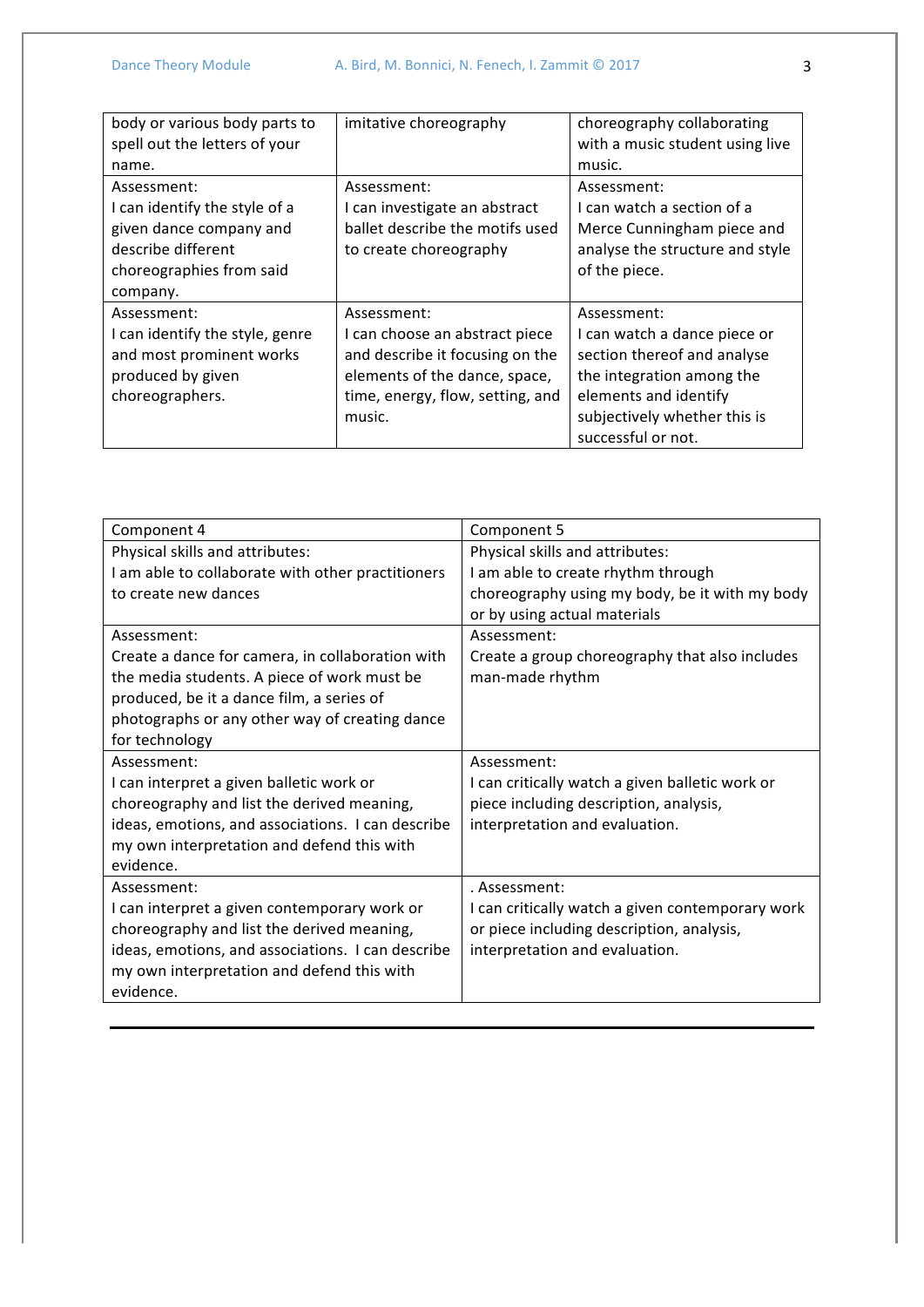# **HEALTH, SAFETY AND DEVELOPMENT IN DANCE**

#### 1. ASSESSMENTS

Students will complete all 9 written assessment topics.

All topics are to be split between years 7 and 10

# 2. Subject content and Learning Outcomes

| Component | Topic                                                                        | Learning outcome                                                                                                                                               | Assignment                                                            |
|-----------|------------------------------------------------------------------------------|----------------------------------------------------------------------------------------------------------------------------------------------------------------|-----------------------------------------------------------------------|
| Topic 1   | A healthy lifestyle<br>What is health and<br>safety?<br>Why is it important? | I am able to understand<br>what a healthy lifestyle<br>is and why it is<br>important.                                                                          | Written task:<br>Components of a<br>healthy lifestyle.                |
|           |                                                                              | I am able to understand<br>the components of a<br>healthy lifestyle.                                                                                           |                                                                       |
| Topic 2   | Nutrition and<br>Hydration                                                   | I am able to understand<br>the functions of the<br>digestive system and its<br>components.<br>I am able to understand<br>the importance of a<br>balanced diet. | 7 day food<br>consumption log.<br>7 day fluid intake<br>log.          |
|           |                                                                              | I am able to understand<br>the importance of fluids<br>in the body.                                                                                            |                                                                       |
|           |                                                                              | I am able to understand<br>the need for water and<br>the elements of<br>replacing fluids, salt ect.                                                            |                                                                       |
| Topic 3   | Joints and Muscles                                                           | I am able to understand<br>the function and<br>structure of joints,<br>muscles, ligaments,<br>synovium and other<br>relative components to<br>dancers.         | Create a warm up<br>and a cool down<br>for a specific dance<br>genre. |
|           |                                                                              | Lam able to understand<br>the skeletal, cardiac<br>and fibre muscles.<br>I am able to understand<br>the importance of a<br>cool down and warm                  |                                                                       |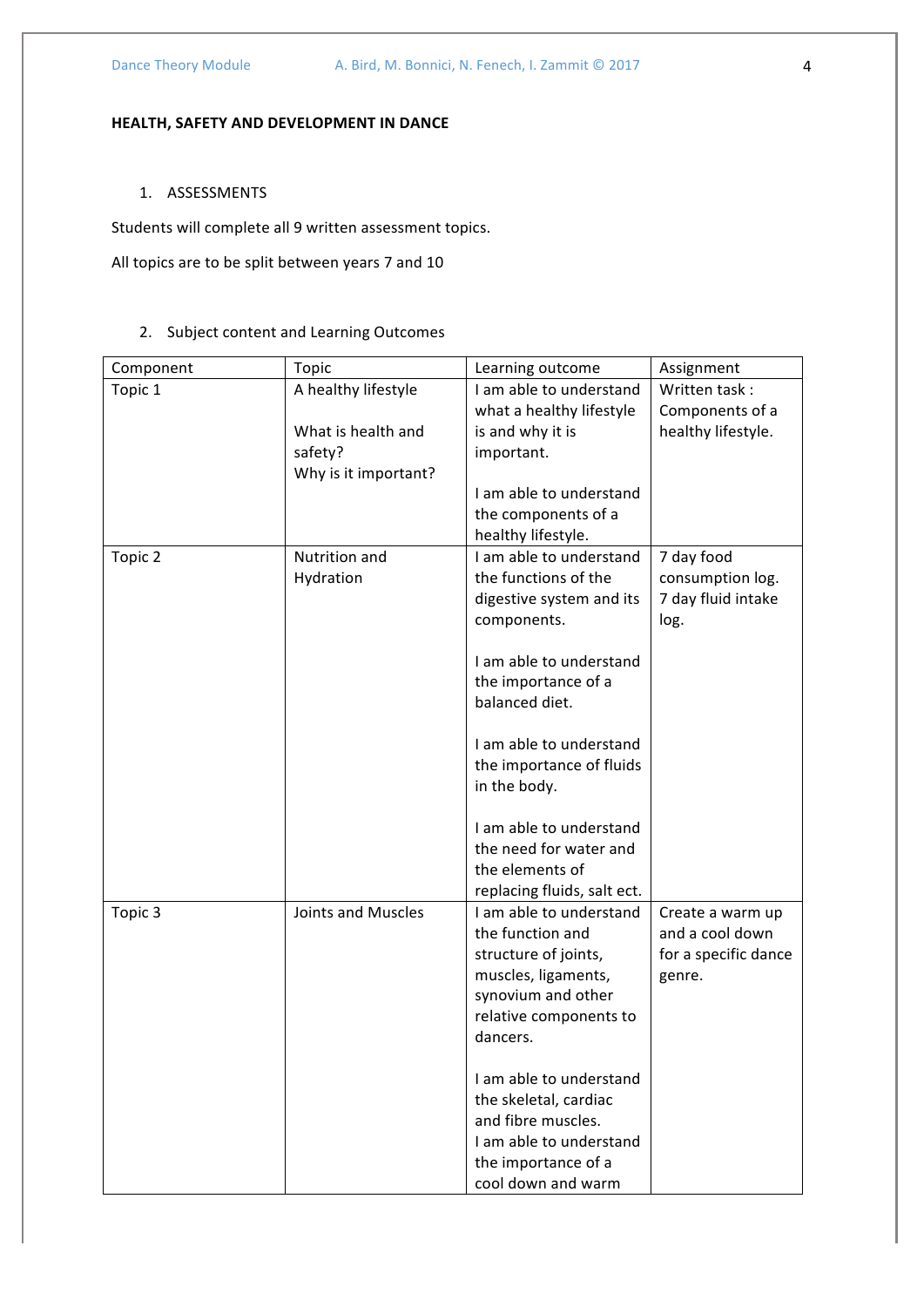|                    |                                 | up.                                                                                                                                                                                                        |                                                                                                                       |
|--------------------|---------------------------------|------------------------------------------------------------------------------------------------------------------------------------------------------------------------------------------------------------|-----------------------------------------------------------------------------------------------------------------------|
| Topic 4            | <b>First Aid</b>                | I am able to identify<br>what should be placed<br>in a first aid box.<br>I am able to understand<br>the basic first aid action<br>required when dealing                                                    | Written task:<br>Treatment of<br>bruises, sprains<br>and strains.                                                     |
| Topic 5            | Growth and Motor<br>skills      | with minor injuries.<br>I am able to describe<br>the patterns in growth<br>and motor<br>development in<br>children up to age 11.<br>I can analyse the<br>conditions that help or<br>hinder the acquisition | Written tasks:<br>Write a few<br>sentences on<br>motor<br>development.<br>List skills which are<br>specific to dance. |
|                    |                                 | of motor skills.<br>I can observe common<br>achievements in skills<br>of dance related to<br>motor skills.                                                                                                 |                                                                                                                       |
| Topic <sub>6</sub> | <b>Physical Changes</b>         | I can understand the<br>growth and change in<br>the physical body.                                                                                                                                         | Discuss the<br>changes in aerobic<br>and anaerobic<br>power and how<br>they affect the<br>training of a<br>dancer.    |
| Topic 7            | The brain and nervous<br>system | I can understand the<br>structure and function<br>of the brain and<br>nervous system.<br>I can understand the<br>relation between motor<br>skills and understanding<br>memory.                             | Written task:<br>Identify different<br>parts of the brain<br>and what they<br>control.                                |
| Topic 8            | <b>Benefits of Dance</b>        | I can understand the<br>contributions of dance<br>to development and<br>learning.<br>I can understand the<br>development of<br>memory, intelligence<br>and creativity.<br>I can understand the             | <b>Written Task:</b><br>List the main<br>benefits of dance<br>and say why they<br>are important.                      |